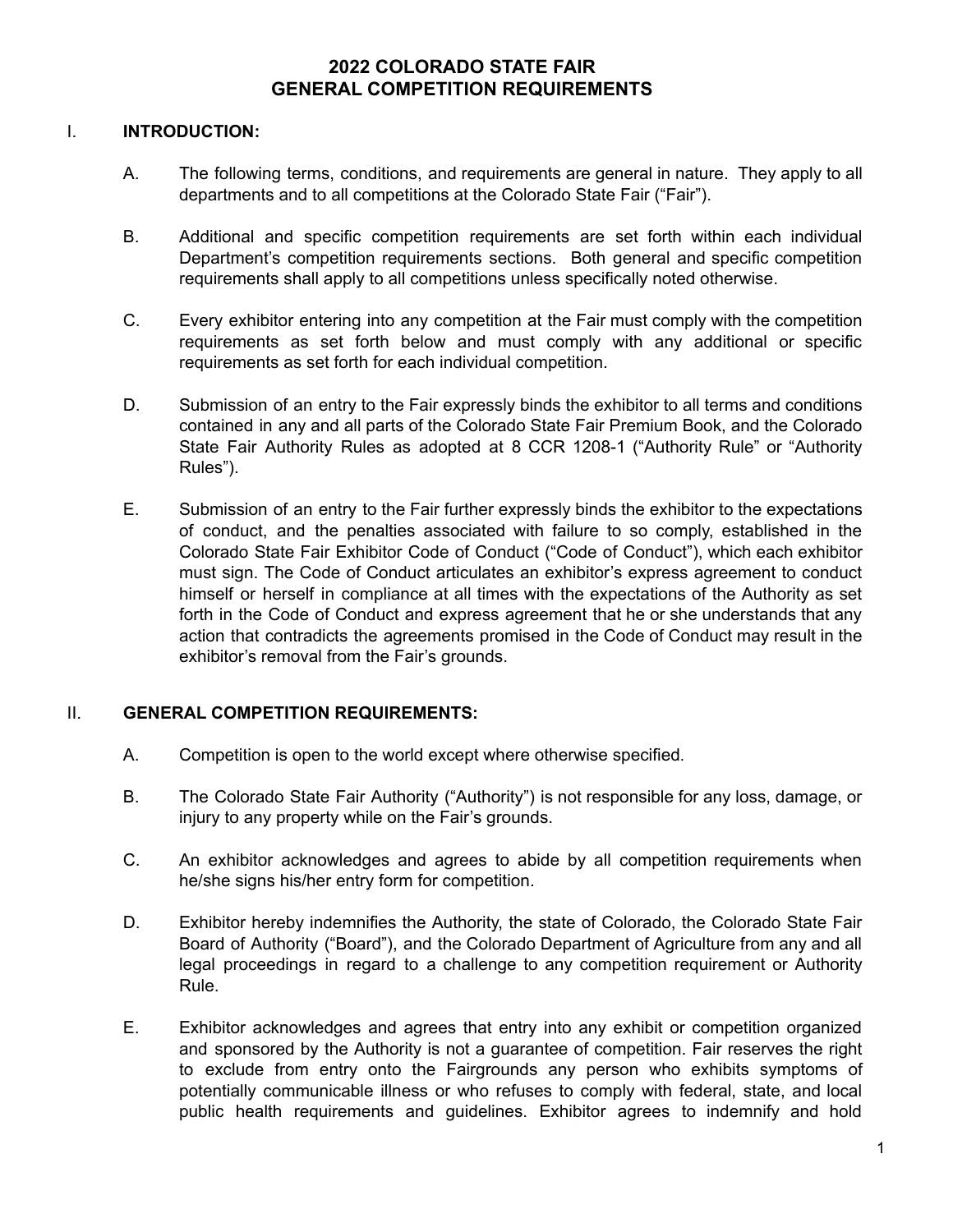harmless the Authority, the state of Colorado, the Colorado State Fair Board of Authority ("Board"), and the Colorado Department of Agriculture for any damages that may arise as a result of any such denial of entry or request to vacate the Fairgrounds.

- F. Exhibitor acknowledges and agrees that entry into any exhibit or competition organized and sponsored by the Authority is at the exhibitor's risk. In the event of any class or division cancelation, program cancelation, or Fair cancelation, exhibitor agrees to indemnify and hold harmless the Authority, the state of Colorado, the Colorado State Fair Board of Authority ("Board"), and the Colorado Department of Agriculture in any action that may accrue.
- G. Entries and Entry Forms:
	- 1. All entries must be made on regulation forms, properly filled out, and accompanied by all fees whenever required.
	- 2. Entry blanks and instructions for making entries are available upon request or may be found online.
	- 3. No animal or article will be entitled to a place on the grounds until proper entry has been made.
	- 4. Colorado State Fair Management ("Management") assumes no responsibility for errors on the entry forms.
	- 5. Effect of Entry: Every exhibitor expressly understands and agrees that an exhibitor's completed entry form is his/her acceptance of all Colorado State Fair Competition Requirements whether set forth in a general or a specific rule. The exhibitor further agrees and understands that he/she will abide by the competition requirements throughout the duration of his/her time at the Colorado State Fair. Additionally, the exhibitor agrees and understands that failure to comply with the competition requirements or any Authority Rule may subject him/her to penalties, as determined by the Colorado State Fair Authority.
- H. The Management reserves the right to limit entries to facilities available and to cancel any division or class in which, in its judgment, the entries are insufficient to secure adequate competition. Management further reserves the right to return entries in the event any competition or class is canceled.
- I. Management reserves the right to vacate as ineligible for competition and order the removal of any entry that has been entered in violation of these general competition requirements or of any specific competition requirements.
- J. Exhibits may not be removed prior to the time listed within each department. No exhibit may be released without a properly executed release form. Release forms may be obtained from the appropriate Program Manager.
- K. Every animal or article shall be entered and exhibited in the name of the bona fide owner.
- L. Management does not discriminate on the basis of race, creed, color, sex, age, or other non-merit factors.
- M. All premium checks for the current year must be cashed within six months of the date of the check's issue. Exhibitors have until December 31 of the year in which they competed at the Fair to claim checks returned to Management. Any checks not cashed will be void.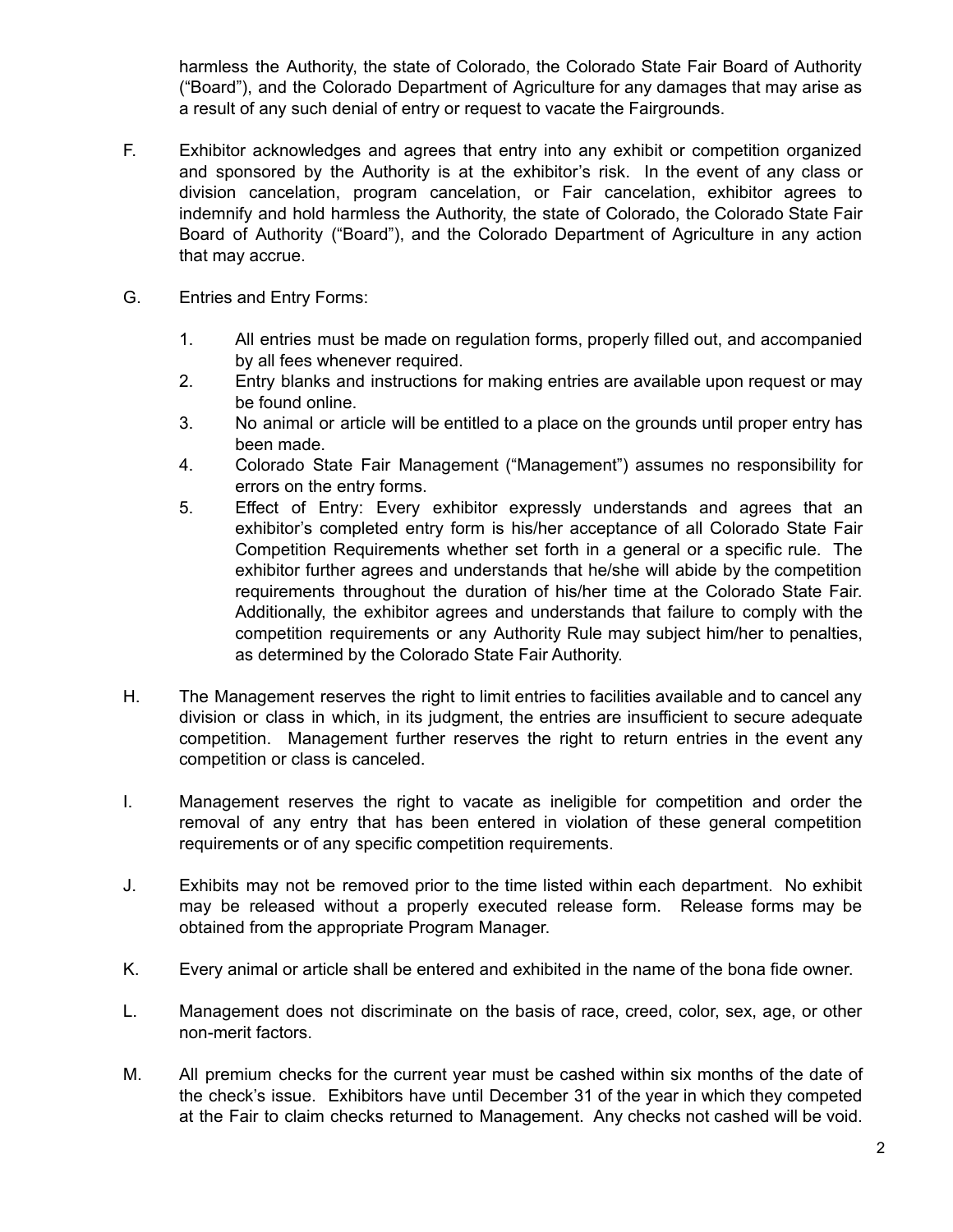No replacement checks will be issued after December 31 of the current year.

III. **DISPUTES:** Management reserves the final and absolute right to interpret all of Fair's Competition Requirements and Authority Rules and to settle questions of interpretation.

#### IV. **DETERMINATION OF VIOLATIONS:**

The General Manager of the Colorado State Fair ("General Manager"), Director of Agriculture and Competitive Exhibits (Department Manager), or the Program Manager of the Department in which a violation of any competition term, requirement, or Authority Rule is reported to have occurred prior to, during, or after judging shall make an initial determination as to whether a violation occurred. At no time will any exhibition, judging event, or other on-going event be delayed, stopped, or interrupted as a result of any allegation of wrong-doing reported to Management or under investigation by Management.

The Program Manager, in consultation with the Department Manager and General Manager shall, upon determining a violation has occurred, make a determination as to any appropriate penalty, or penalties, to impose upon the violating person(s). The penalties available include, but are not limited to, the following:

- A. The exhibitor in question may be disqualified and forfeit all entry and other fees and all premiums, trophies, and awards from the department.
- B. Any or all premiums, trophies, and awards won by exhibitor in any and all Departments may be withdrawn and required to be returned to the Management. All entry and other fees are forfeited.
- C. The exhibitor may be barred from competition at the Fair for a determined period that may include a lifetime suspension from competition upon the concurrence of the General Manager , theDepartment Manager, and the Program Manager.
- D. The exhibit in question will not be sold in any sales at the Fair.
- E. In the case of any livestock already sold at the Fair, the Program Manager, in consultation with the Department Manager and the General Manager, may determine to permit the exhibitor to receive the sale proceeds, minus any amount established by the Program Manager, in consultation with the Department Manager and General Manager. In the event that the Program Manager, in consultation with the Department Manager and General Manager, determines that no sale proceeds shall be paid to the exhibitor, the Board, after conference with the buyer, will determine whether to donate the money to the Colorado State Fair Foundation or allow the Fair to retain money as deposit for successive year's Fair's sales.
- F. The Program Manager,Department Manager, or the General Manager may impose any other penalty deemed appropriate.

## V. **RIGHTS OF APPEAL AND PROCESS OF APPEAL:**

The following processes and rights of appeal shall be followed for actions pertaining to competitions at the Fair.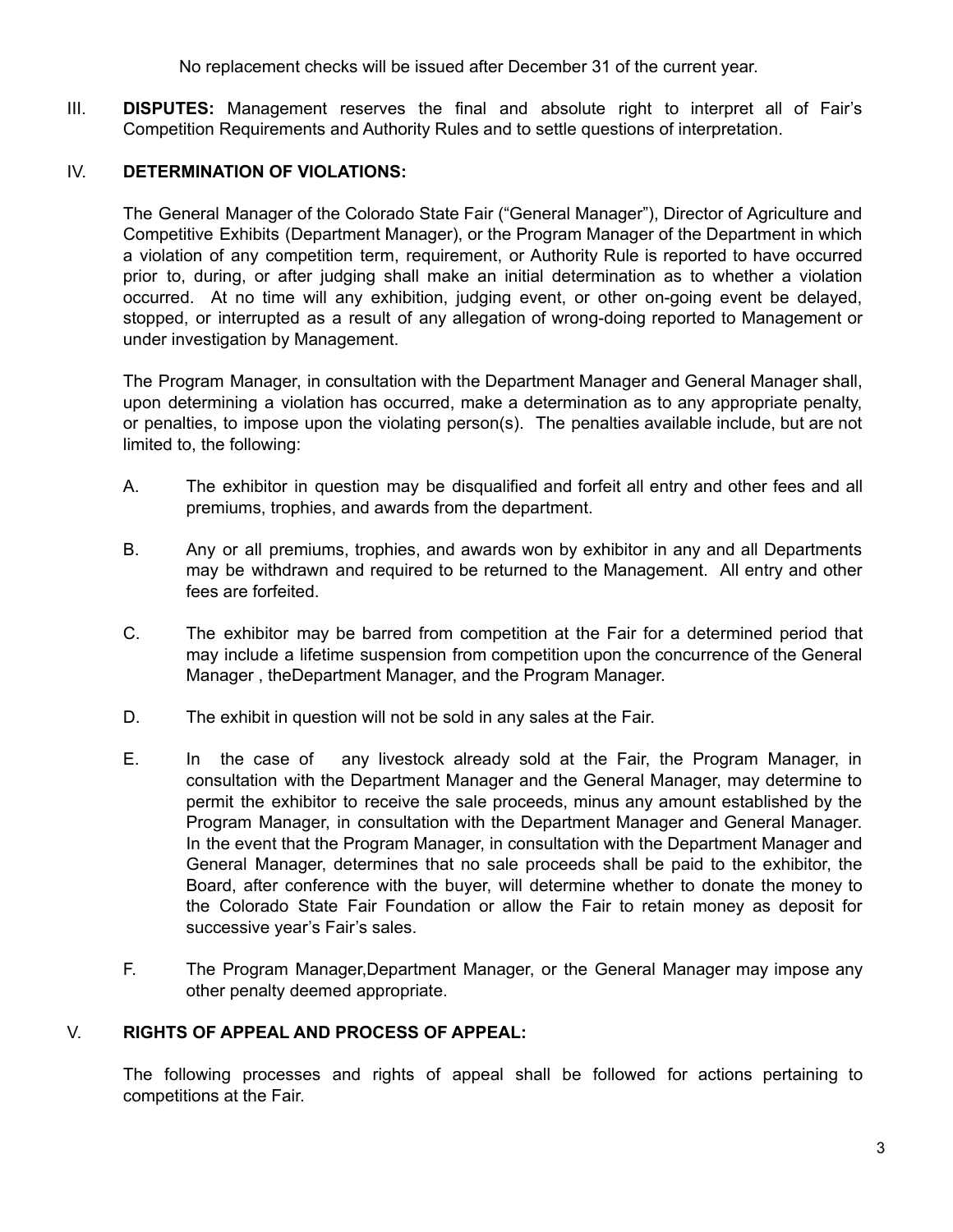- A. Within 15 days of the point when the Program Manager, Department Manager, or General Manager determines that a violation has occurred, the General Manager will notify the exhibitor in writing of the violation and the facts that support the violation. Such notification must be mailed to the exhibitor's address as recorded on his/her entry form.
- B. Such notification must also include a description of any penalty the Program Manager, Department Manager, or the General Manager may assess against the exhibitor.
- C. Within 15 days of receipt of written notification, the exhibitor may appeal the decision in writing to the Board. The written appeal must be delivered to the Office of the General Manager within the 15 days.
- D. Any written appeal must include any facts relevant to support the appeal.
- E. Within 15 days of receipt of the written appeal, the Program Manager, Department Manager, or the General Manager may rescind his/her or their initial determination. The Program Manager, Department Manager, or the General Manager may subsequently make no further determination as to the reported violation. The exhibitor will have no further remedy available upon the rescission of the initial determination.
- F. Should the Program Manager, Department Manager, or the General Manager take no action on the appeal within 15 days from the date of receipt in the office of the Management, the appeal must be presented at the next regularly scheduled board meeting for the sole purpose of setting a date for a hearing on the appeal. The exhibitor will be notified in writing after the board meeting of the date of the appeal.
- G. The Board shall appoint a hearing panel which will be comprised of the following:
	- 1. A member of the Board, who shall serve as the presiding officer;
	- 2. An individual with expertise in the particular competition;
	- 3. A person from the public;
	- 4. A Colorado State Fair senior employee other than the Colorado State Fair General Manager.
- H. Within 15 days of the conclusion of the hearing, the presiding officer shall submit to the Board his/her findings and recommended final determination as to the alleged violation(s) and penalties, along with a copy of the exhibitor's appeal.
- I. Upon receiving the recommendation of the presiding officer at the next regularly scheduled board meeting, the Board shall take action upon the recommendation and adopt a final determination at its next regularly scheduled meeting. The exhibitor will receive a copy of the Board's adopted findings and final determination.

## VI. **GRIEVANCES/PROTESTS:**

A. Whenever any person believes that an exhibitor has engaged in any activity that violates the competition requirements of the Fair or engaged in any unethical activity during the course of a competition, such person may provide his or her allegations of wrong-doing to the Management for review. Any person making such a report must do so on a form provided by Management and as set forth in the remainder of this paragraph VI.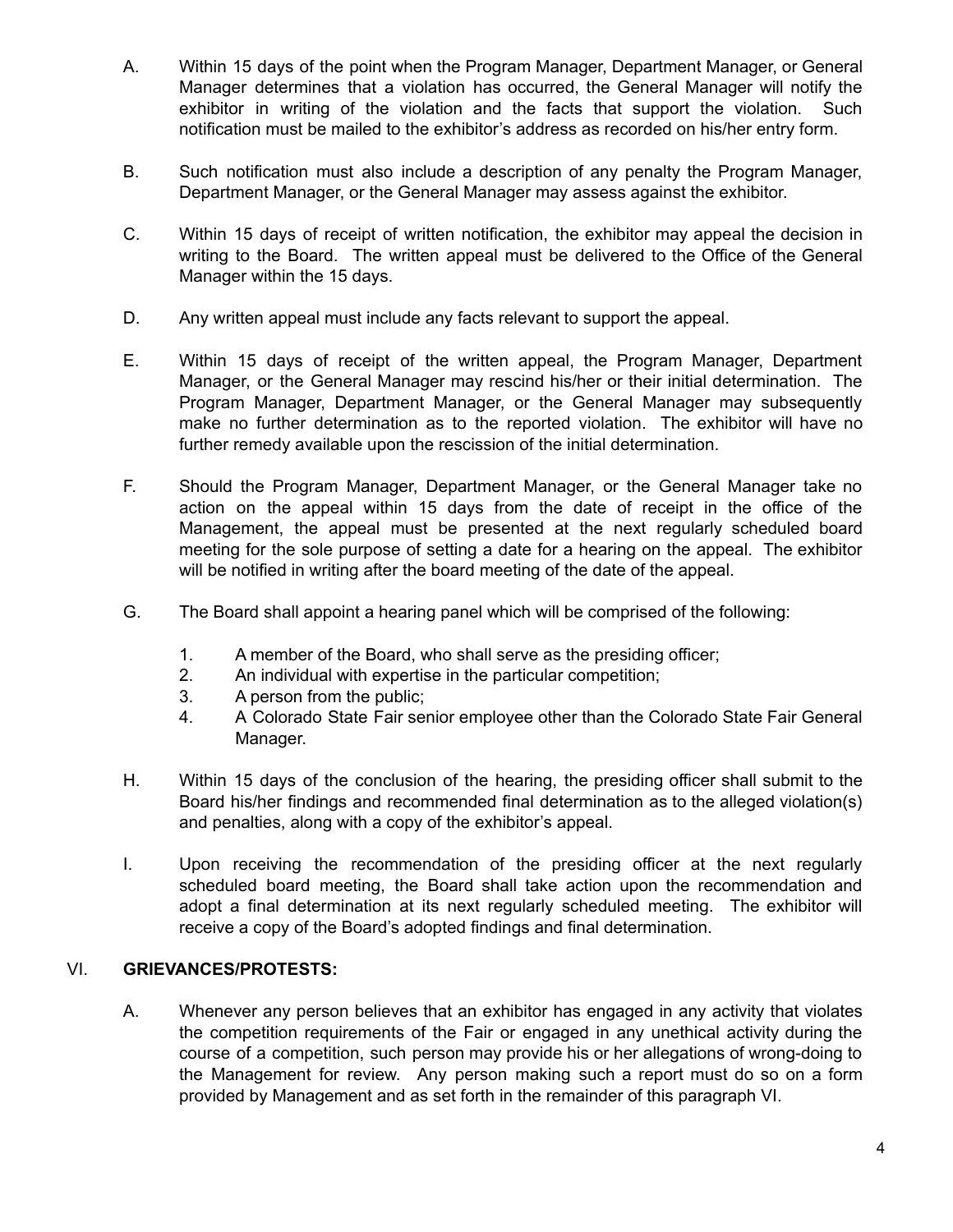- B. Any grievance must be personally presented to the Program Manager, Department Manager, and to the State Fair General Manager on a form that may be obtained at the office of Management.
- C. Any grievance so submitted must be accompanied by a \$300 bond. This bond may be returned if the General Manager, Department Manager, or the Program Manager, whichever reviews the grievance, determines that the facts described constitute a violation.
- D. Any grievance must be presented within 24 hours of the occurrence of the alleged infraction for all livestock activities and prior to the official closing of the Fair for all other activities. In the event a grievance is presented after judging has begun on the item or activity in question, the judging will proceed, and the grievance will be handled as if the grievance had been presented following the judging.
- E. Any grievance must be presented in writing and sworn to. The grievance must state the name of the exhibitor who has allegedly committed a violation, the exhibit and class in question, the specific allegations giving rise for the grievance, the facts that support the allegations, and the specific terms and conditions from the competition requirements or elsewhere that govern the alleged misconduct.
- F. Within 15 days of receipt of any grievance, Management shall notify in writing the person(s) submitting the grievance as to its determination of the validity of the grievance and any actions taken as a result of upholding the grievance. If the grievance is denied, the notification must state the reason or reasons for the denial.
- G. Upon receipt of a properly presented grievance, the Program Manager and Department Manager will appoint a committee of three disinterested, qualified persons to review the protest and render a decision, which shall be considered final for purposes of appeal under these requireme nts.
- H. The person(s) submitting the grievance will have the right to appeal consistent with the Due Process provisions set forth in Section V of the Colorado State Fair General Competition Requirements.
- VII. **CONCESSIONS AND ADVERTISING PRIVILEGES:** All exhibits, concessions, or commercial privileges are at the sole discretion of Management. Under no circumstances will any advertising matter be allowed to be placed upon buildings, trees, or other places on the grounds, or otherwise distributed, without management permission.
- VIII. **MAIL & PACKAGES:** Parties wishing to have mail sent to them at the Fairgrounds may have it addressed to the Colorado State Fair in care of the intended recipient: 1001 Beulah Avenue, Pueblo, CO 81004. Parties may retrieve their mail on-grounds at the Butler Supply Building, located on the south wall between Gates 1 and 2.
- IX. **IRS AND COLORADO DEPARTMENT OF REVENUE COMPLIANCE:** In order to comply with the Colorado Department of Revenue and the Internal Revenue Service tax-reporting requirements, a properly completed current IRS form W-9 must be submitted for any premium earning of \$600.00 or more or any monies derived from a sale . No monies won or earned at the Fair will be paid if the IRS Form W-9 form is incorrect.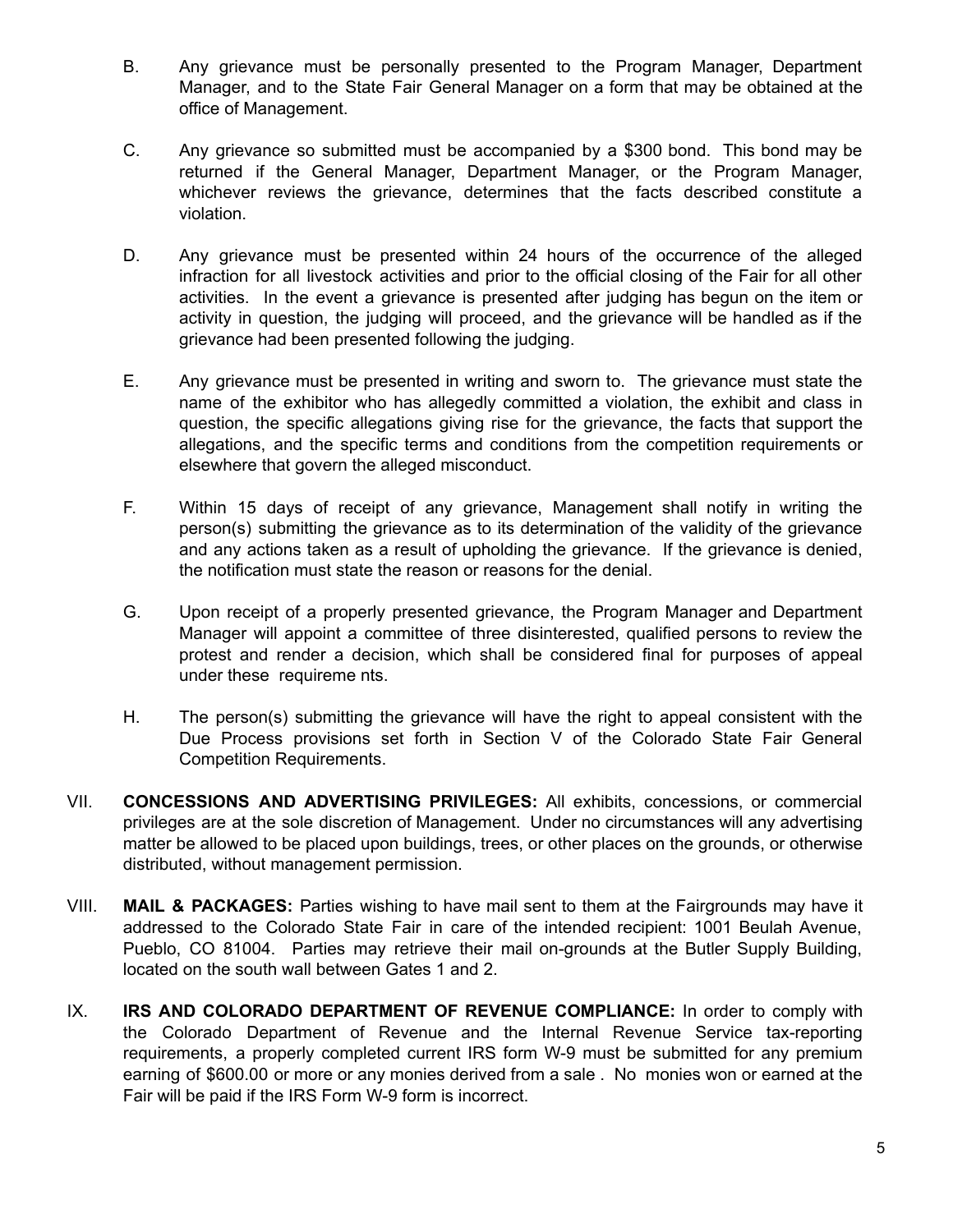- X. **BEDDING:** Exhibitors must be familiar with and comply with the specific competition requirements concerning bedding within each individual Department's competition requirements.
- XI. **CAMPING:** On-ground camping is limited to pre-paid reserved camping spots only. Camping or overnight stays are not allowed in any parking lot or barn areas of the Colorado State Fair.
- XII. **DOGS:** NO DOGS are allowed on the Colorado State Fairgrounds other than those on leash for direct competition or service animals, as set forth in section 6.2 of the Authority Rules, 8 CCR 1208-1.
- XIII. **EXHIBITOR LIABILITY:** Each exhibitor will be solely responsible for any consequential or other loss, injury or damage done to, occasioned by, or arising from, any animal or article exhibited by him/her. Exhibitor agrees to indemnify, and hold harmless, the State of Colorado, Colorado State Fair Authority and all officers, agents, and employees thereof from all claims, demands, damages, costs, expenses, or liability costs, suits or actions of every name, kind and description, brought forth from or on account of, injuries or death of any person including but not limited to workers, and the public, or damage to property resulting from the performance of the exhibitor or exhibitor's entries.
- XIV. **ENTRY ERRORS:** The Authority accepts entries as presented and does not check those entries for errors. Exhibitors are responsible for any errors in any entry form.
- XV. **RESTRICTION ON STATE FAIR AUTHORITY EMPLOYEE PARTICIPATION:** No Authority employee may participate as an exhibitor or sign an entry form as an agent of an exhibitor, in any Division or Department in which the exhibitor is a department head, judge, or paid employee.
- XVI. **PROHIBITION ON EXHIBITOR JUDGES:** No person who is an exhibitor, has an immediate family member who is an exhibitor, is in charge of an exhibit or division, is in charge of a group of exhibitors, or is a member of a group of exhibitors may act as a judge in any competition in which they are exhibiting or have family members who are exhibitors. .
- XVII. **PROHIBITION OF FAIR VOLUNTEERS TO BE JUDGES:** No person who is a volunteer within a Fair division may act as a judge in any competition within such division.
- XVIII. **PROHIBITION OF INTERFERENCE WITH COMPETITIONS:** Direct criticism or interference with the judge, fair or show management, other exhibitors, association representatives or show officials before, during or after the competitive event is prohibited. In the furtherance of their official duty, all judges, fair and show management or other show officials shall be treated with courtesy, cooperation and respect and no person shall direct abusive or threatening conduct toward them. If any exhibitor, in any way, whether in person or by agent or representative, interferes with any judge during that judge's adjudication or behaves disrespectfully toward any judge or any show management, Management may immediately remove said exhibitor from the judging area, may disqualify the exhibitor from further competition, may remove the exhibitor from the Authority's grounds, may withhold any prizes that may have been awarded in any other event at the Fair and may be subject to a possible suspension from exhibiting at the Colorado State Fair for a period of up to three (3) year.
- XIX. **SPECIAL AWARDS:** Any special awards that any business or individual contributes for any competition must be collected directly from the business or individual. The Authority is not responsible for the redemption of these awards.